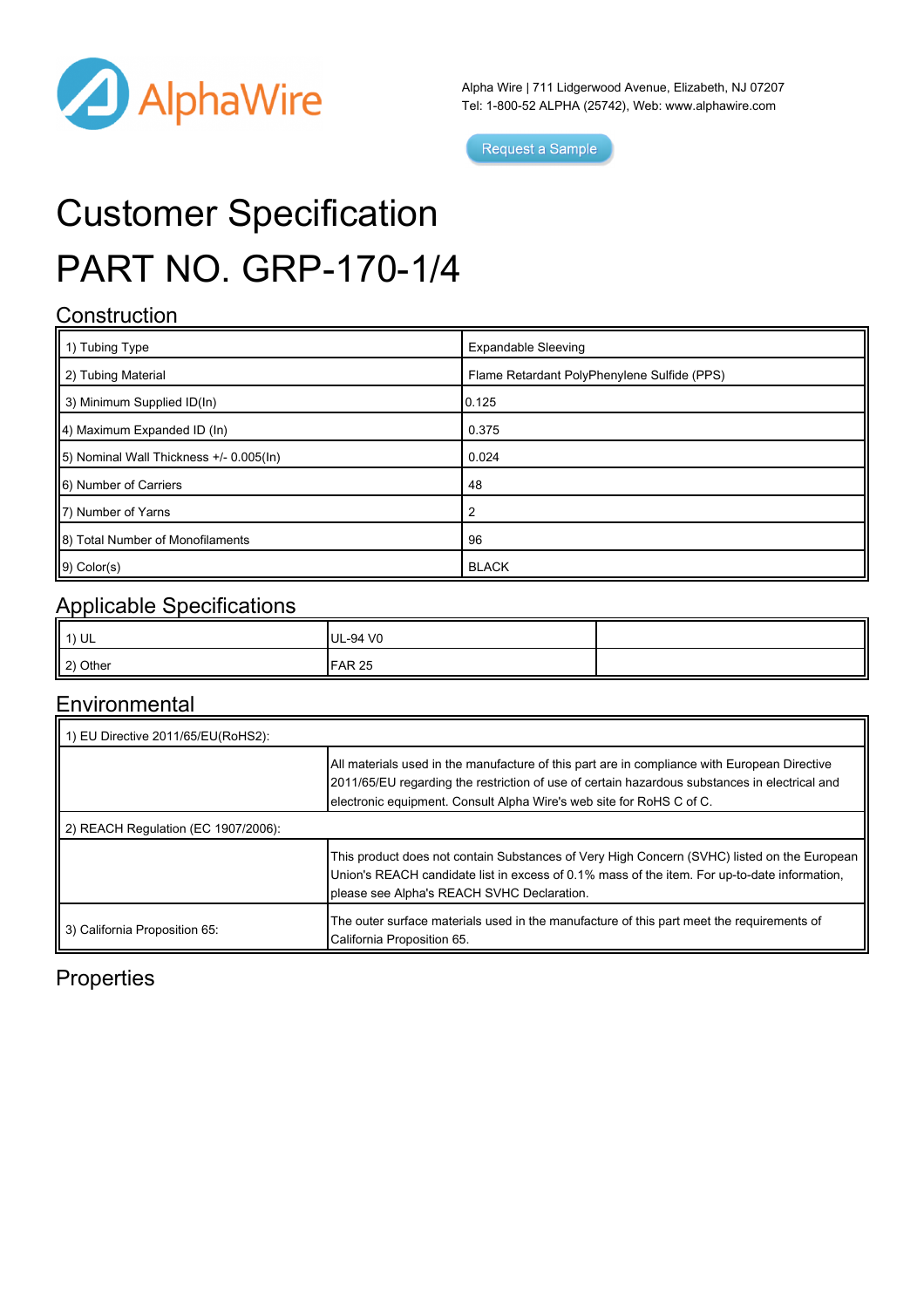| Physical & Mechanical Properties |                         |               |  |
|----------------------------------|-------------------------|---------------|--|
| 1) Temperature Range             | -70 to 200 $^{\circ}$ C |               |  |
| 2) Specific Gravity              | 1.37, Max               | ASTM D792     |  |
| <b>Electrical Properties</b>     |                         |               |  |
| <b>Chemical Properties</b>       |                         |               |  |
| 1) Water Absorption              | 0.02%, Max              | ASTM D570     |  |
| 2) Corrosion(0°C, 16hrs)         | no corrosion            | AMS-DTL-23053 |  |
| 3) Fungus Resistance             | Pass                    | AMS-DTL-23053 |  |
| 4) Halogen Free                  | Yes                     |               |  |
| 5) Lead Free                     | Yes                     |               |  |

#### **Other**

| Packaging                                |              |  |
|------------------------------------------|--------------|--|
| 500 FT, 100 FT                           | <b>Notes</b> |  |
| 1) Recommended cutting method: Hot Knife |              |  |
| 2) Monofilament diameter: 0.008"         |              |  |
| 3) UV Resistant                          |              |  |

#### [www.alphawire.com](http://www.alphawire.com)

Alpha Wire | 711 Lidgerwood Avenue, Elizabeth, NJ 07207 Tel: 1-800-52 ALPHA (25742)

Although Alpha Wire ("Alpha") makes every reasonable effort to ensure their accuracy at the time of publication, information and specifications described herein are subject to errors or omissions and to changes without notice, and the listing of such information and specifications does not ensure product availability.

Alpha provides the information and specifications herein on an "AS IS" basis, with no representations or warranties, whether express, statutory or implied. In no event will Alpha be liable for any damages (including consequential, indirect, incidental, special, punitive, or exemplary) whatsoever, even if Alpha had been advised of the possibility of such damages, whether in an action under contract, negligence or any other theory, arising out of or in connection with the use, or inability to use, the information or specifications described herein.

#### ALPHA WIRE - CONFIDENTIAL AND PROPRIETARY

Notice to persons receiving this document and/or technical information. This document is confidential and is the exclusive property of ALPHA WIRE, and is merely on loan and subject to recall by ALPHA WIRE at any time. By taking possession of this document, the recipient acknowledges and agrees that this document cannot be used in any manner adverse to the interests of ALPHA WIRE, and that no portion of this document may be copied or otherwise reproduced without the prior written consent of ALPHA WIRE. In the case of conflicting contractual provisions, this notice shall govern the status of this document. ©2013 ALPHA WIRE - all rights reserved.